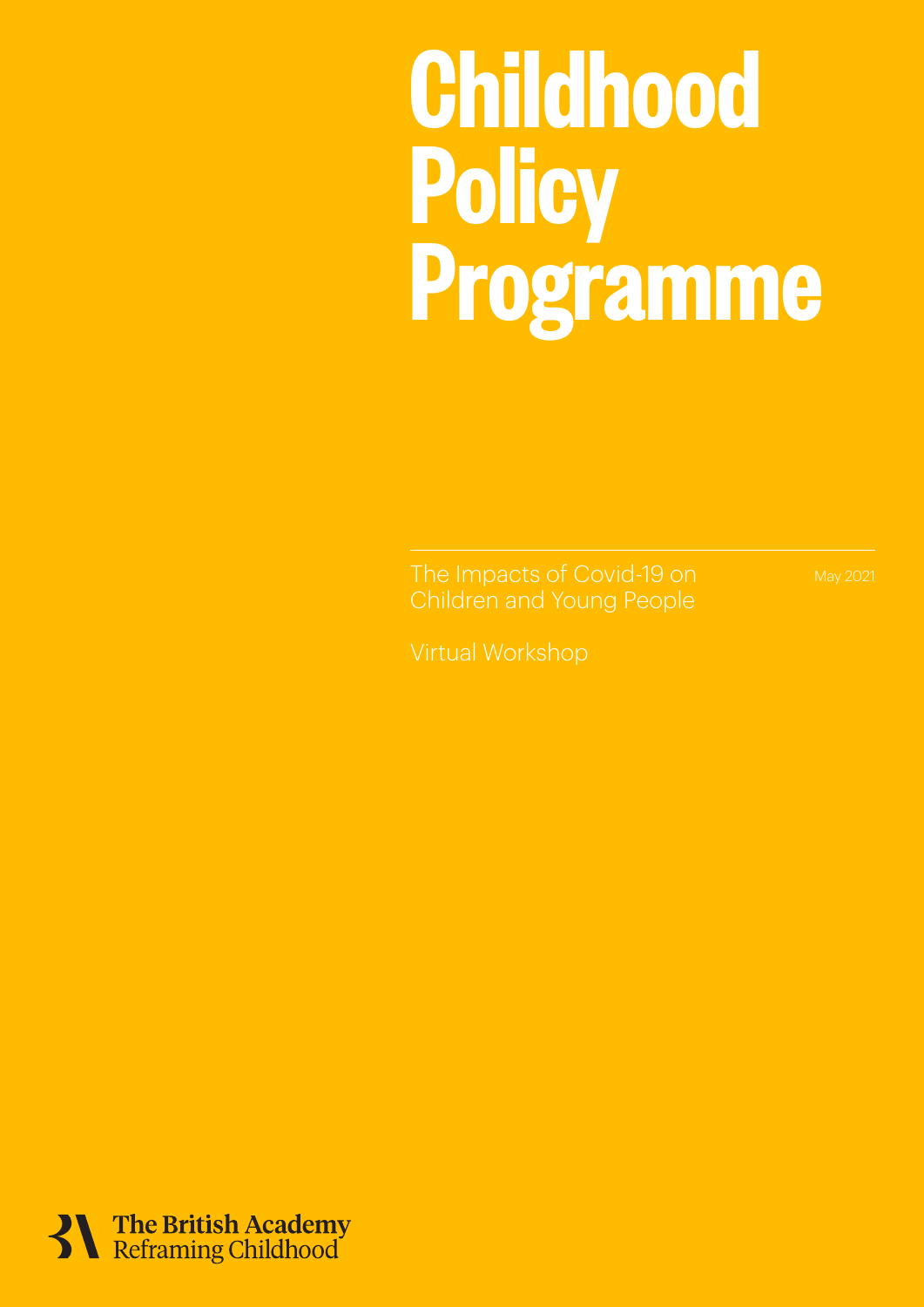### **Welcome and Introduction**

Professor Ruth Lister FBA welcomed participants to the workshop and gave an overview of the Childhood Policy Programme more broadly. This workshop forms part of the second phase of the programme and will examine the impact of the pandemic on children and young people through the lens of the three Childhood Policy Programme themes (children's voice and participation; children's rights; and being/becoming). There will also be an emphasis on two cross-cutting aspects which cut across these three themes – namely inequalities and a focus on all four parts of the UK.

There is a widespread sense that children and childhood have been too often ignored in public discourse relating to the pandemic, and when they are considered, the focus is usually on the disruption to education and the effect this will have on children's future prospects (i.e. a becoming perspective). There has been much less emphasis on 'the whole child' and what their needs are in the present (i.e. a being perspective).

The workshop will explore the impact of the pandemic on children and childhood, looking both at what has already happened, and also looking forward to a post-pandemic future. Discussions will include a consideration of lessons learnt, and of priority areas for research and policy going forward. Discussions will inform the final phase of the childhood programme, and also the British Academy's wider Covid-related work programme.

### **Introduction to the Four Topics from Facilitators**

### **Education**

Professor Ann Phoenix FBA introduced this topic, outlining existing research in this area. Covid-19 has served to highlight much that was already known prior to the pandemic, but has made it much more apparent. For instance, that there are expectations on educational institutions that go far beyond academic attainment, school lunches are vital nutrition for many children, schools provide opportunities for the acquisition of language and speaking skills, and schools can be vital for children's emotional health and social skills. Schools provide a protective, and partly equalising, environment.

Covid-19 has underscored the inequalities that exist in relation to learning opportunities in the home. More deprived households are more likely to lack IT equipment, decent internet access or a place for children to work. Parents differed in terms of how much time they had to assist with learning (partly dependent on their work situation) and also varied as to how comfortable and confident they were with the school curriculum. There was huge variation, particularly in the first lockdown, regarding the learning resources and online lessons provided by schools. This included a divide between private and state schools, while research showed that children from lower socio-economic homes on average were less likely than other children to receive the same level of resources.

The impact of this inequality has been an increase in attainment gaps. Children from lower socio-economic households have fallen further behind, particularly in maths. While these attainment gaps are not new they have been exacerbated by the impact of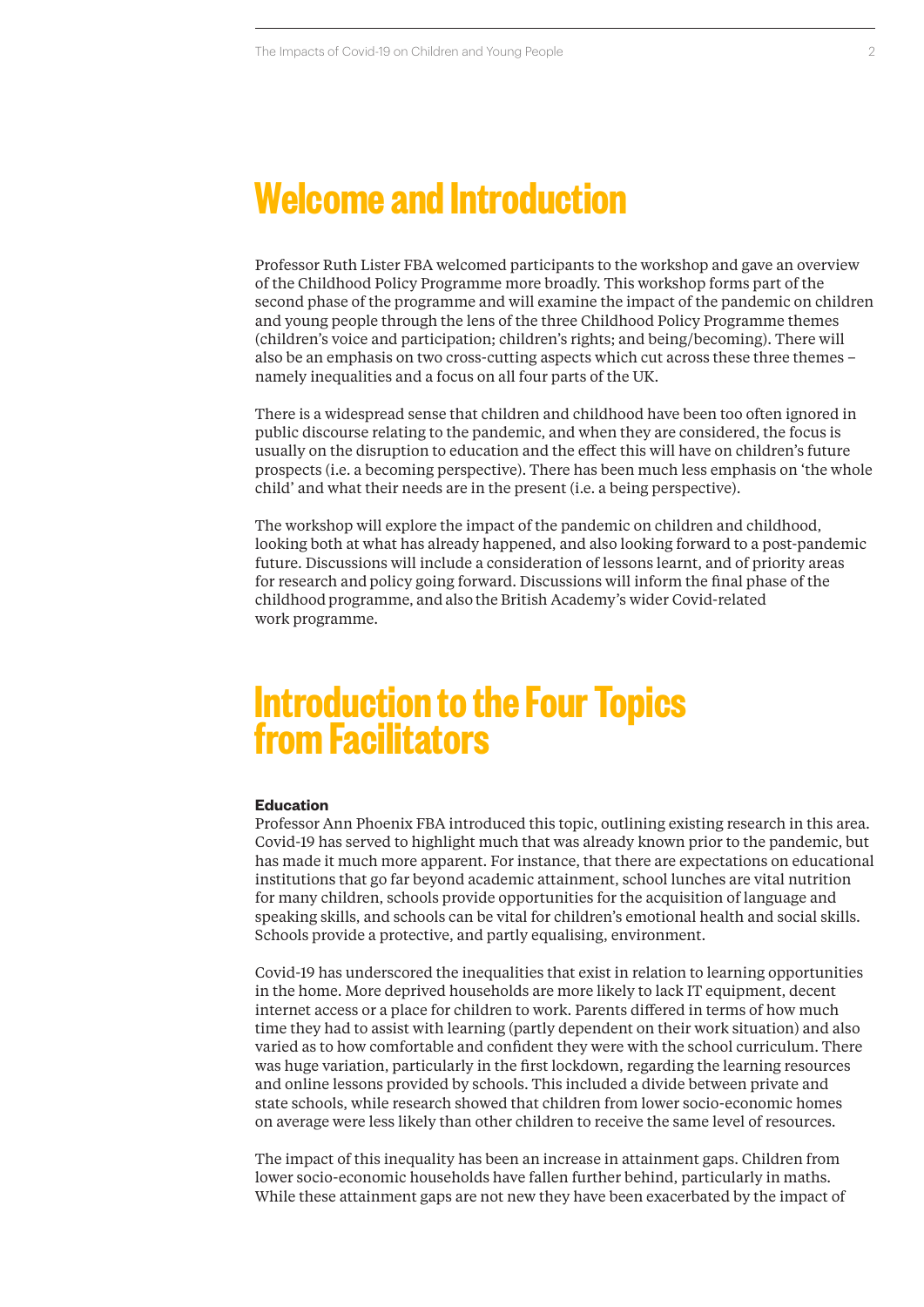the pandemic. Also, uncertainty over exams and assessment has caused stress for young people, and in some cases will have exacerbated mental health issues. However for some children the experience of lockdown and learning from home has been preferable to being in school, such as those children who were bullied, or those with special educational needs (SEN) that were not being met at school.

#### **Family life**

Professor Ruth Lister FBA introduced this topic, noting that there is a sense that there has been less research on this topic from the perspective of children as compared to other three topics, which is itself a point of interest.

During the pandemic some families have spent much more time together than they would normally, while other families have been separated. There have been many challenges for a number of families, such as loss of income, more precarious employment, increased isolation, mental and physical health issues and bereavement. There have been higher levels of relationship breakdown, and an increase in the prevalence and severity of domestic violence. For some families the experience of the pandemic has been a positive experience in some way, and may have strengthened family bonds.

Inequalities are important to consider here, as these will have made a big difference on the impacts on family life. Factors including social class and housing situation are vital considerations, as are the impact of ethnicity and gender. The pandemic will have had particular effects on families in already vulnerable circumstances, such as those living in insecure housing or experiencing homelessness, or those families who are seeking asylum. Children and young people who are carers will have experienced distinct challenges.

#### **Health**

Professor Dave Archard introduced this topic, noting that while children are typically not affected severely by Covid-19 itself, they have been greatly affected by health issues that have arisen from the response to the pandemic. It may even be the case that these indirect effects on children have been more proportionately adverse than the effects experienced by adults. Children's diets have suffered (especially those in lower income families) and they have had fewer opportunities for exercise. There has been a withdrawal of some paediatric services, with some staff reallocated to Covid-related work.

Some children's mental health has suffered due to an increase in family tensions. For some children there will have been increased exposure to and harm from domestic violence. There have been rising levels of severe anxiety in children, and problems arising from social isolation and a lack of contact with peers.

The health impacts have not been experienced equally by all children and young people. Inequalities have meant that some have been more affected than others, for instance due to age, location or ethnic background. Children in the four parts of the UK will also have been affected differently in some cases.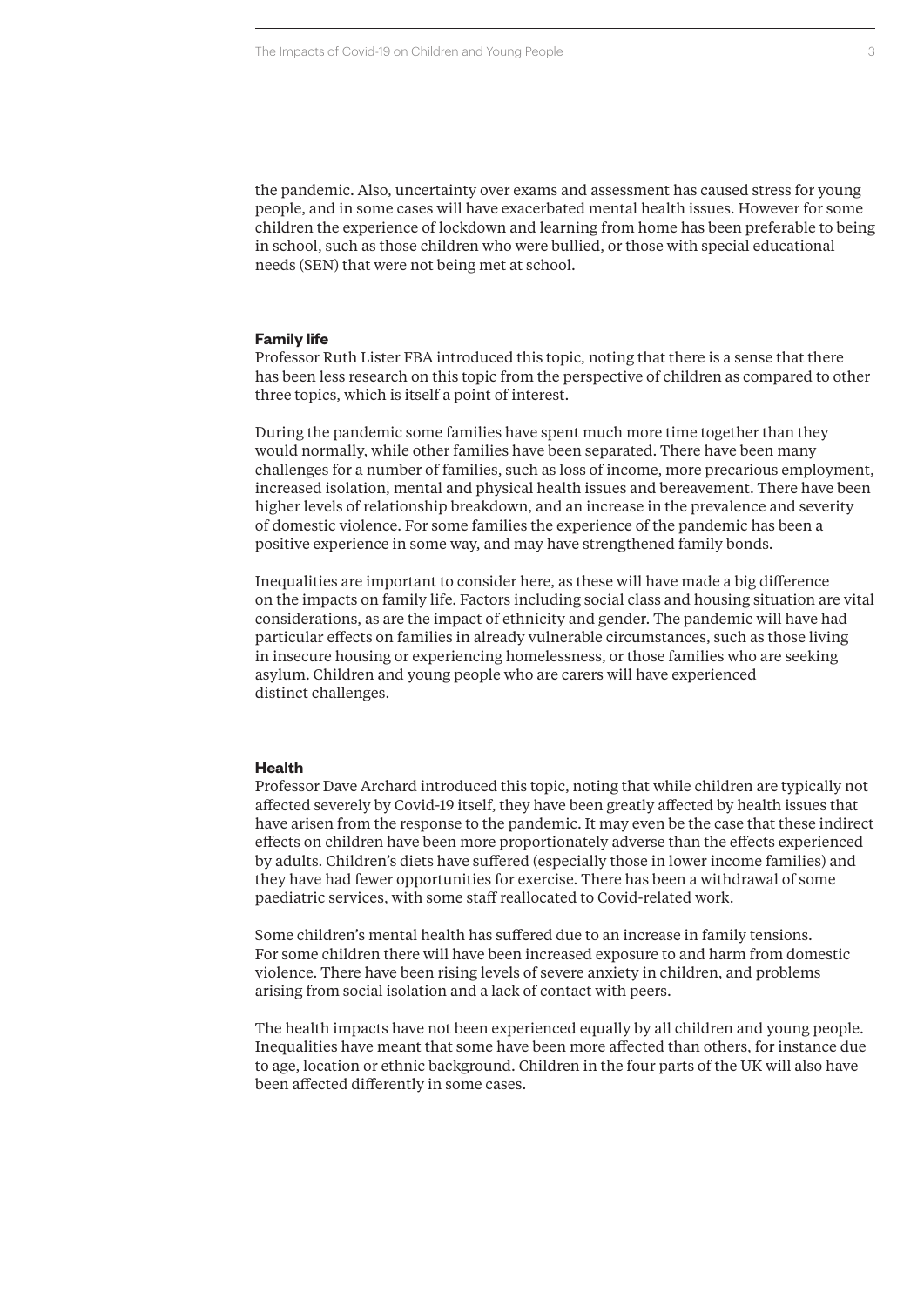#### **Social relationships, play and creativity**

Professor Jonothan Neelands introduced this topic. The pandemic has had a huge effect on access to children's leisure facilities, such as playgrounds and those in education settings. The limits on household mixing has affected how children can play, and has resulted in limited contact with other children and adults. For some families lockdowns have meant more time for play, creativity, and storytelling. But for other families the opposite will be true. As is the case in many areas of life the pandemic has served to exacerbate existing inequalities.

Play is central for children - it is essential for emotional, social, cognitive and linguistic development. Play is leisure but it is also how children make sense of the world. The question of what missing out on play in this period means for the longer-term formative development of this generation of children will take time to fully assess and understand. Surveys are already hinting at the impact, with many parents of 2-4 year olds reporting that not being able to play with other children has severely affected their child.

Children use play and the expression of creativity as a means of processing their lived experiences and representing their views, so how children play during this pandemic period will be vital in terms of understanding this.

### **Breakout Room Discussions**

### **Education**

The breakout discussion opened with a short presentation from Martin Kelly and Lauren McAreavey from the Northern Ireland Youth Forum (NIYF). NIYF is the only youth led regional body in Northern Ireland, and it is run by an executive committee of young people. During the pandemic NIYF carried out three pieces of youth led research, garnering nearly 4000 individual responses. The process also gave young people an opportunity to meet and engage with decision makers including the NI commissioner for children and young people, an education minister and an infrastructure minister, amongst others. Education related findings of NIYF's research comprised:

- **•** The most prevalent education issues highlighted by children and young people were 1) widening inequalities, 2) access to resources and support, and 3) the digital divide.
- **•** Education is a devolved issue, and so each of the four parts of the UK will be in a different situation, and may be subject to different policy interventions.
- **•** There has been an infringement of UNCRC article 28 regarding the right to education for all children, and article 29 which states that education must develop every child's personality, talents, abilities to the full.
- **•** Children and young people have felt the pressures of home schooling, and also the knock-on impact of their parents struggling to manage workloads, home life etc.
- **•** The uncertainty over exams and grading led to stress and confusion, also frustration regarding the inconsistency of the grading system introduced.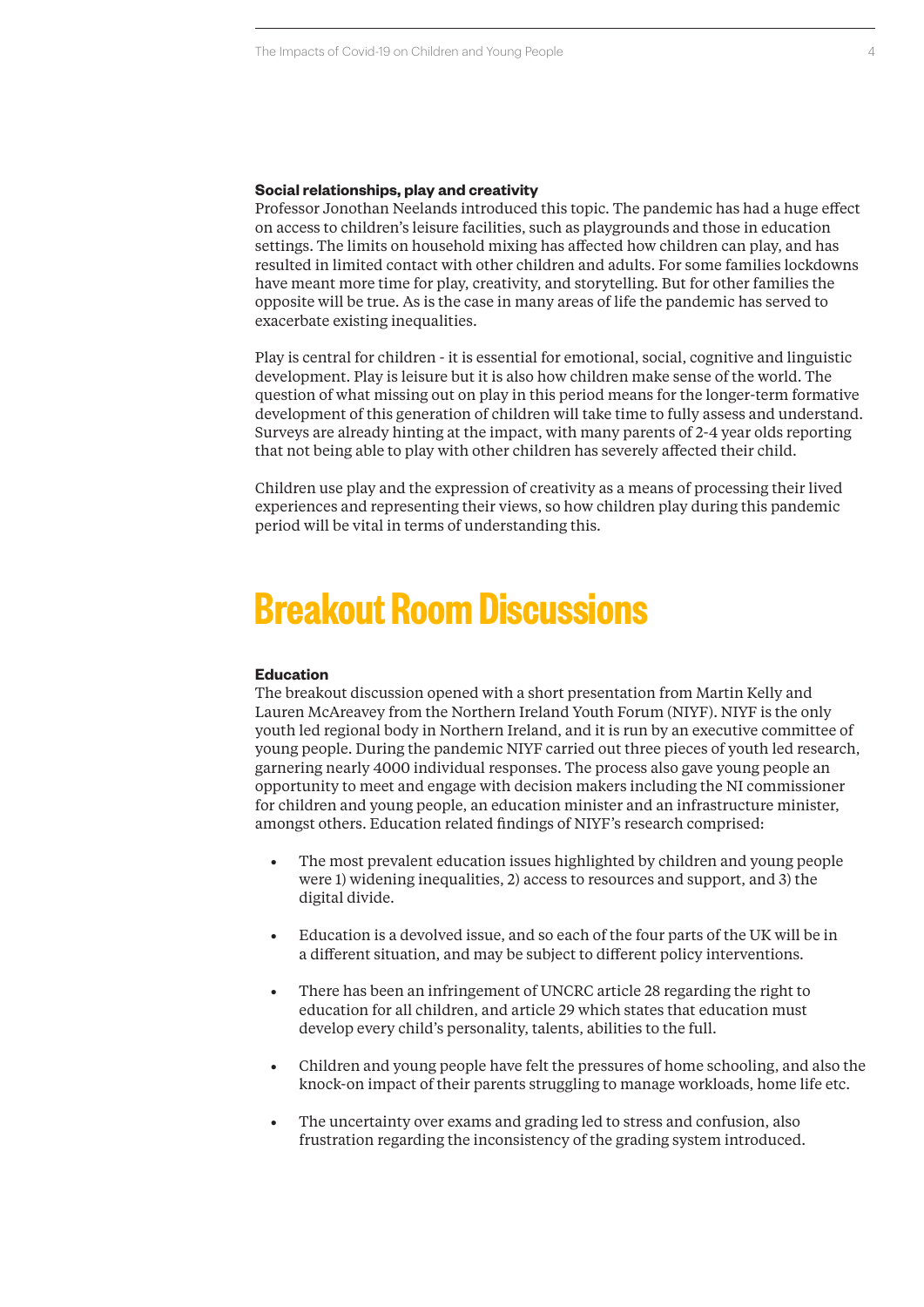- **•** When asked to use one word to describe how they felt during the pandemic the top three responses from young people were 'anxious', 'annoyed' and 'frustrated'.
- **•** Covid-19 has highlighted the need for long term mechanisms that allow for young people to be heard from and consulted upon, both on education and other topics.

Points made in the following discussion comprised:

- **•** Many young people and children are looking forward to getting back to face-to-face interactions and social contact. Digital fatigue has been a struggle for many students.
- **•** We have to recognise that children's rights have not been considered in legislation and policy over the last year or so and the voices of children and young people have not been adequately heard or represented. We must tackle this and put rights at centre of decision making.
- **•** It is not just about what children have missed in terms of classes and content but also not being able to see friends, play and talk to peers. All of these are a central part of childhood development.
- **•** It is important to consider how children and young people have made sense of this time, recognising that it has been a traumatic experience for some, and that this will have a bearing on their education, and on their perspectives on education.
- **•** Communities that were already suffering from deprivation before the pandemic and where children and young people are less hopeful/ambitious about their future than peers from more affluent areas may require particular attention. Cultural capital is also a factor here.
- **•** As a society we now have the opportunity to reconsider what 'education' means to us. For instance, bringing a focus on ensuring we create cultures, environments and support systems for children and families from the early stages of life onwards. Looking forward, what do we want from education beyond children 'catching up' academically? Including children in this process will be essential, for example listening to their views on what types of support they would find most valuable.

### **Family life**

- **•** Children have been exposed to more home life than what is usual for them. There has been also instances where children have been exposed to new family tensions such as seeing parents worry and struggle due to the pandemic.
- **•** Unemployment and lack of reliable social security for many who are out of work is driving up child poverty rates.
- **•** It is important to consider the sources of support that children have relied on during lockdown. These include online resources, a closer reliance on parents and siblings, and also pets. The isolation faced by children when these support systems were not available must also be considered.
- **•** There is variability with regards to the impact of the pandemic, therefore we must study the impact of different lockdown measures in different regions, and the diversity of reactions and responses from children and young people, depending on their specific family contexts.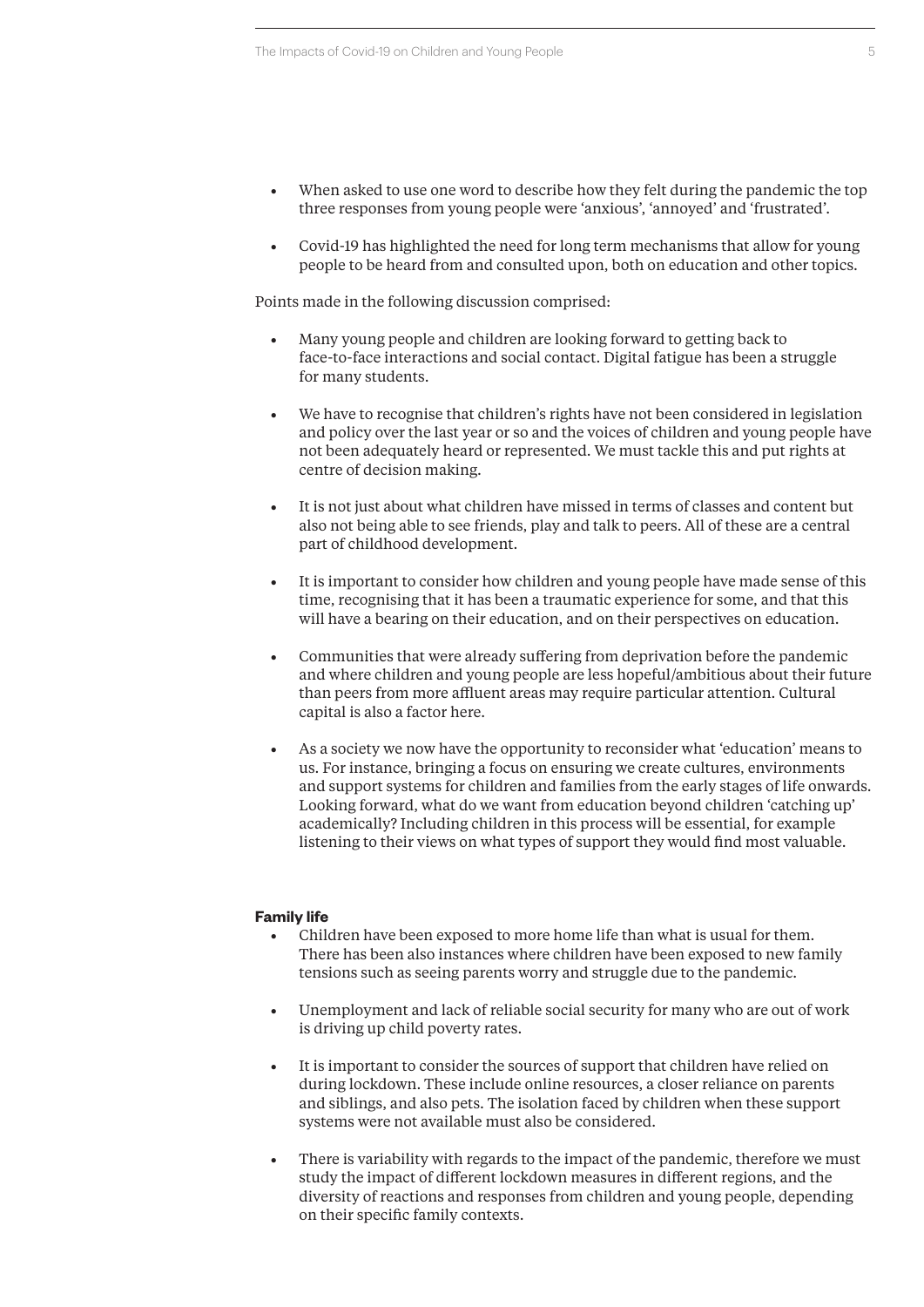- **•** During the pandemic children have taken on additional roles as young carers, and they may have further responsibilities within the family which are often not considered. The participation of children in family roles is often forgotten. Also, what is the level of agency that children have in their homes?
- **•** A children's rights approach would have mitigated many of the negative effects created by the pandemic if there was a more coherent and joined up level of response from governments.
- **•** Children and young people need their growing independence to be acknowledged and listened to, both at macro and micro level.

### **Mental and physical health**

This breakout group opened with a presentation from Jane Houston from the Children's Commissioner for Wales and three young researchers. The office of the Children's Commissioner for Wales conducted a survey using a variety of research methods and tools in 2020 exploring young people's experiences of the pandemic, and this was followed in 2021 by a further survey. Key findings were:

- **•** Many children and young people's mental health was negatively affected by the experience of lockdown. Lack of space and privacy in homes was a factor for some.
- **•** For those young people requiring mental health support, getting an appointment with a doctor can be a struggle in itself. The fact that so many appointments were virtual and it was not possible to access face-to-face support also negatively impacted some people's mental health.
- **•** Some children and young people who have experienced poor mental health linked to the pandemic will be able to 'bounce back'. For others, the effects will be more sustained and long term.
- **•** When asked to describe how the pandemic has made them feel emotionally, the responses 'sad' and 'lonely' were used by many children and young people.

Points made in the following discussion comprised:

- **•** There has been a move away from face-to-face consultations to virtual/phone consultations, which has led to difficulties for young people and children, and concerns that they have not always been receiving the diagnosis, treatment and support that they require.
- **•** It was noted that, in terms of rights, one of the UNCRC rights is for all children to receive the highest possible level of healthcare provision.
- **•** Research has shown that the pandemic has exacerbated existing mental and physical vulnerabilities amongst young people and children that existed prior to Covid-19.
- **•** Research has indicated that primary school aged children have struggled more in maintaining social interaction with their peers. Adolescents on the other hand have been able to keep those connections through social media and other platforms, thus potentially mitigating mental health issues to some extent.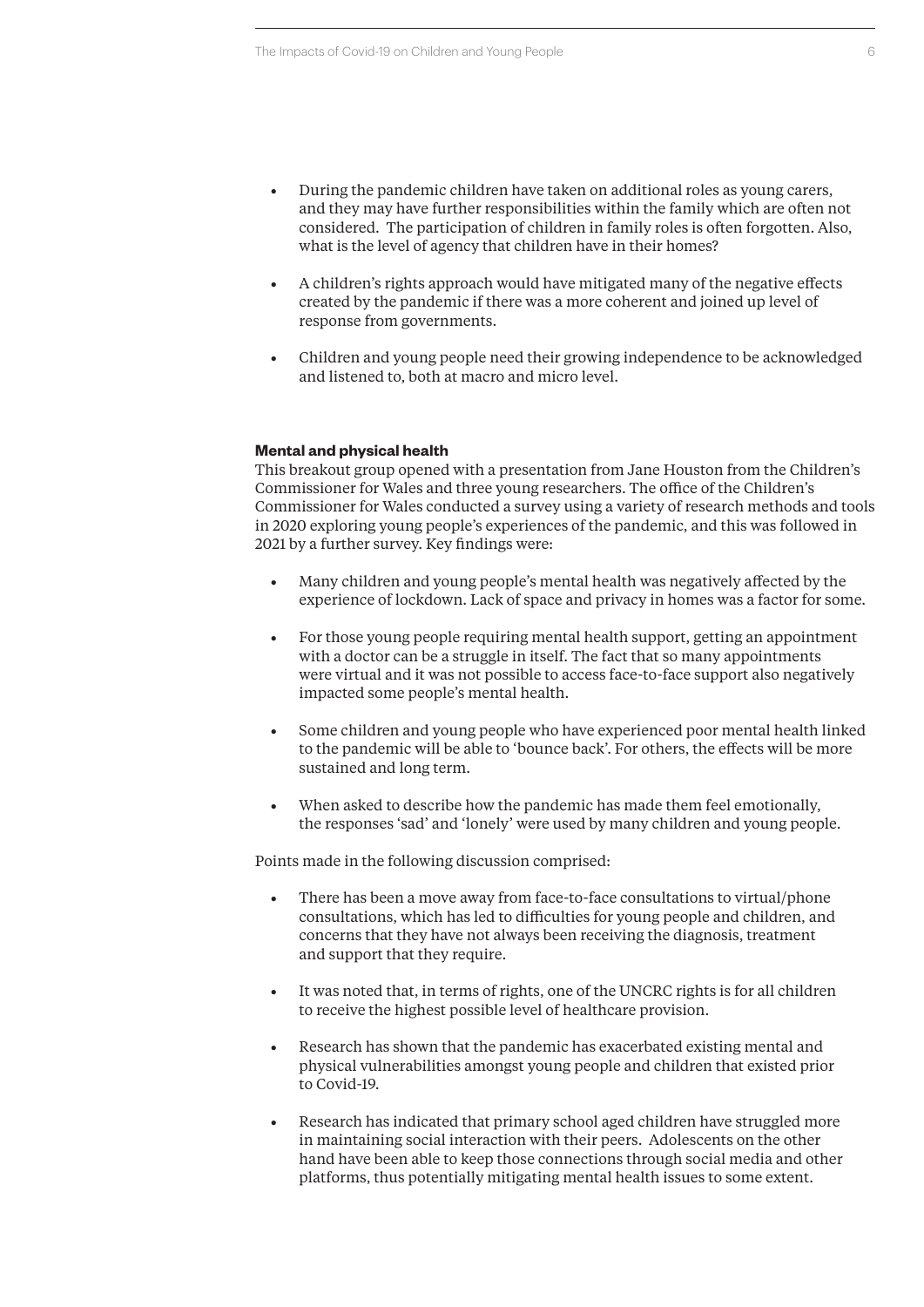- **•** Young people in secondary schools have had to struggle with exam stress, anxiety, and the lack of communication from policy makers on the various changes to schools. Some report struggling with a lack of motivation and feelings of hopelessness throughout the pandemic, which can make them feel disconnected from their studies.
- **•** Timely communication with young people is essential. Many feel they have been left in the dark with little information on school closures, exams and have had to deal with very last-minute changes.
- **•** Interventions for young people and children cannot be generalised. Approaches need to be varied and we must be cautious on making generalisations based on age, ethnicity, locality and so on.
- **•** Policy makers and others should not rush to assume that all children and young people suffering mentally due to the pandemic require therapy or medical interventions. Rather, by listening to children's voices and hearing their thoughts, adults should work to ensure that children and young people have access to a supportive environment that contains the assistance they require to thrive.

### **Social relationships, play and creativity**

- **•** This breakout group opened with a presentation from Sara Rizzo at Ecorys and young researchers Ellie and Naqi on how young people have used creative means (art in particular) to respond to the pandemic. Art can express feelings and emotions, it can be used as a coping mechanism, and it can be an escape from the present. Young people have used art to deal with the feelings of powerlessness some have experienced during the pandemic, for example uncertainty over whether exams will be cancelled. Art can also provide access to a community and to meeting and connecting with new people.
- **•** Looking forward and trying to plan for your future in such uncertain times can be scary, and young people may have lots of negative thoughts. The future may appear especially scary and uncertain for those children and young people who have lost access to services during pandemic and may have regressed. Access to speech and language therapy was also highlighted.
- **•** Policy makers (and others) need to treat the play deficit that has happened during the pandemic as equally important to the education deficit. Play is just as important and has a vital role in terms of building skills such as creativity, resilience and risk-taking. However not all types of play have decreased during the pandemic, and some types of play will have increased.
- **•** In their play children do not need to be literal and rational, instead play can go in any direction that feels right to the child, giving them autonomy and independence – play as a mindset rather than an activity. This is vital, especially when children and young people may feel that other aspects of their lives consist of things *done to them* rather than *by them*.
- **•** Pre-pandemic screentime was sometimes seen as having an overall negative impact on children but during lockdowns screens provided a vital lifeline to the outside world and were the only possible means for socialising with friends or wider family.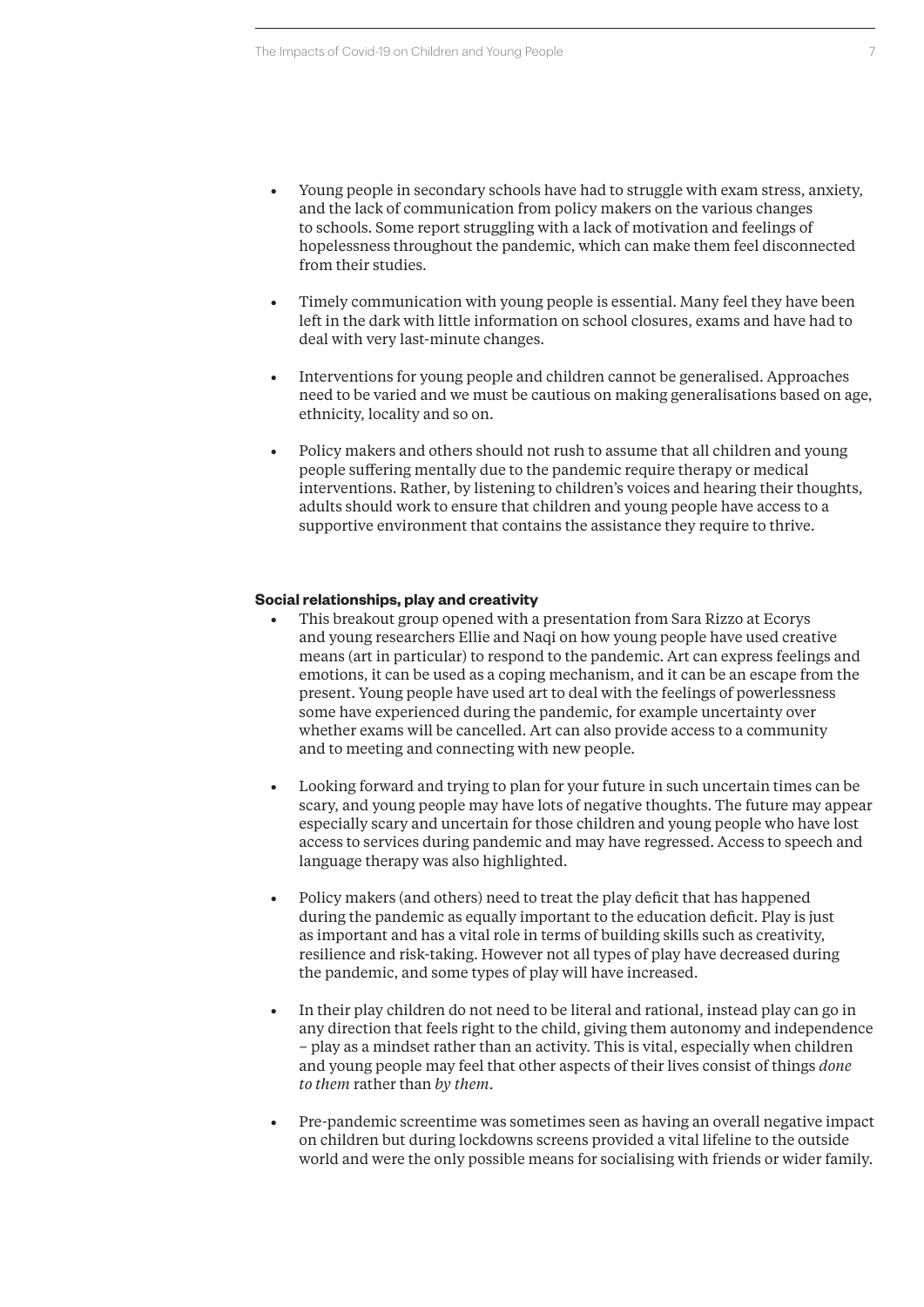**•** The pandemic highlighted how outdoor and public spaces do or do not work well for children, and to what extent these spaces meet their needs. In some cases opportunities for outside play may have increased particularly during the first lockdown when traffic decreased significantly, and it was suggested that this experience of quieter streets showed what is possible and what could be aimed for in terms of children's outdoor play.

### **Plenary discussion and closing comments**

Comments from young people participating in the workshop comprised:

- **•** Children and young people have had different experiences of the pandemic, they experience things differently, and at different times. Therefore, it is important for policy makers not to categorise all children and young people as the same and to assume that they all need the same support at the same time.
- **•** It is important to maintain a focus on creativity throughout all of childhood, partly as creativity is such a good way of enabling children and young people to cope in difficult times, including during the pandemic. Young children naturally incorporate creativity, but this can get overlooked or forgotten as they get older. Also, as children get older there is less opportunity to pursue creative subjects (such as art or music) unless an individual actively chooses to pursue these. Creative subjects can be a really vital method of expression, and they should be appreciated and encouraged.
- **•** The clarity of messaging is important for young people, and it needs to be delivered in a way young people will understand. For example, there is a lot of potential for confusion as to whether individuals need to listen to the Westminster government or to devolved governments in relation to Covid-19 restrictions.

Comments from other participants comprised:

- **•** There has sometimes been a negative narrative around the pandemic of young people as reckless and irresponsible. Efforts must be made to articulate and communicate a new strong narrative that acknowledges the debt that older people owe to younger ones. The sacrifices that older people have imposed on younger people during the pandemic to restrict the spread of a disease that largely has little or no impact on them have been substantial. Society now owes it to young people to acknowledge this debt, and also to repay it in some way.
- **•** It is encouraging that this workshop has looked at the whole child, as a lot of discourse on children and the pandemic has been dominated by a focus on education, and especially on attainment and exam grades. A 'being approach' as set out in one of the Childhood Policy Programme themes helps draw the focus to the whole child. From a rights perspective it is also important to look at the whole child, and not just at education.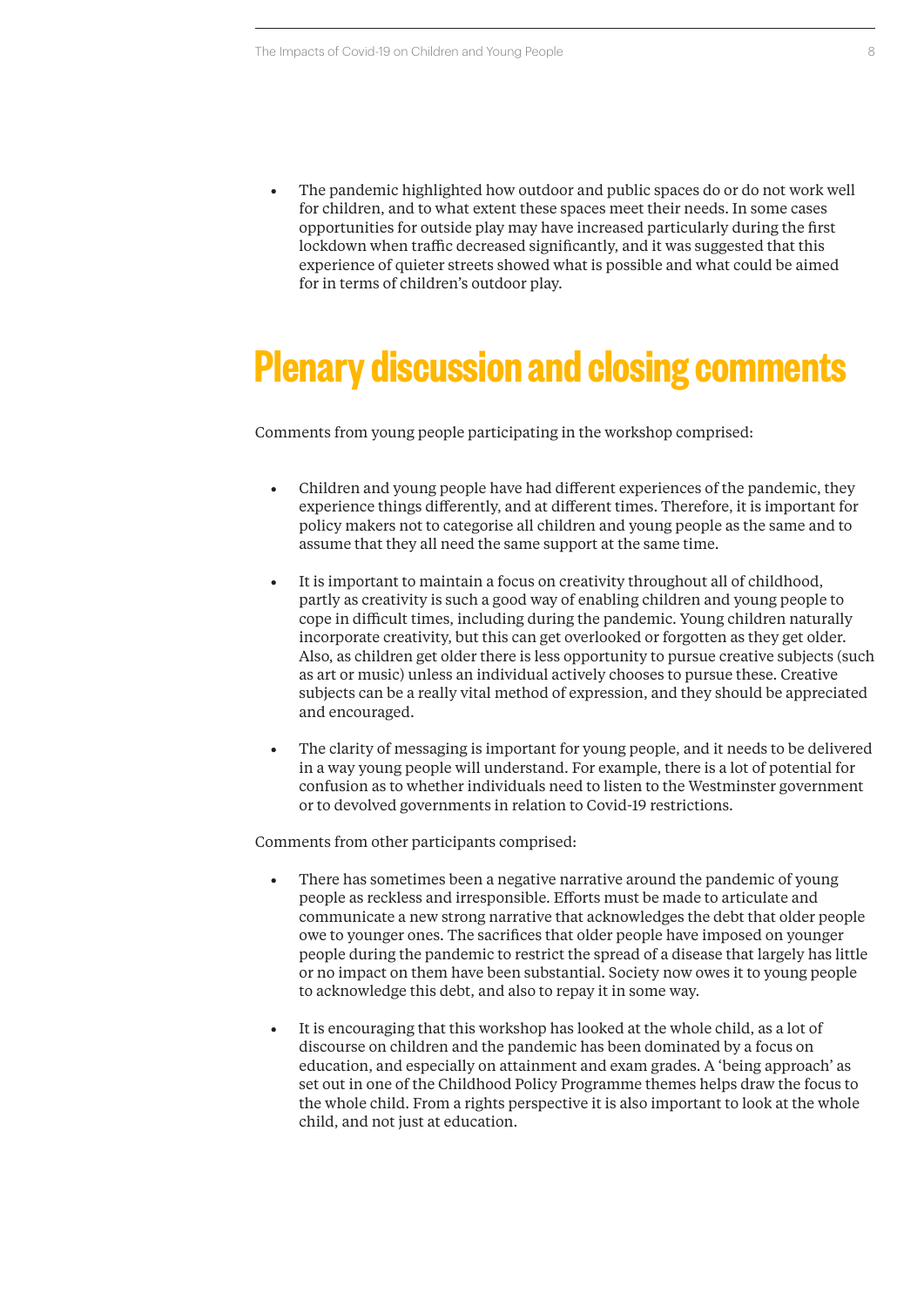- **•** There is a need for a children's champion at UK level within government at Cabinet level. During the pandemic there has been a lack of oversight and overall responsibility – no one has been focused on what the cumulative impact of policies will be on children and young people. There is also a need to ensure that similar children's champions exist in other decision-making arenas such as the UK's devolved governments and within local authorities.
- **•** Children and young people's voices need to be at the heart of the recovery. Vitally, their voices need to be sustained throughout the policy making process. Sometimes there is a tendency to consult children and young people in initial stages but then not to involve them at all during the remainder of the decision-making cycle. As the UK enters a post pandemic policy landscape children's voices and participation should play a key role.
- **•** The pandemic will likely have negative economic impacts on the UK. A result of this may be pressure to cut public services, including children's services. Any impact assessment of potential cuts should consider their likely effects on children and young people.

Ruth Lister offered some closing comments, thanking all participants for their input, especially the young people who participated in the workshop. Ruth noted that there have been many overlaps between the breakout group discussions which emphasise the linkages between the topics and the importance of focusing on the whole child as life is not easily compartmentalised. The workshop discussion will inform the final phase of the childhood programme, and also the British Academy's wider Covid-related work programme.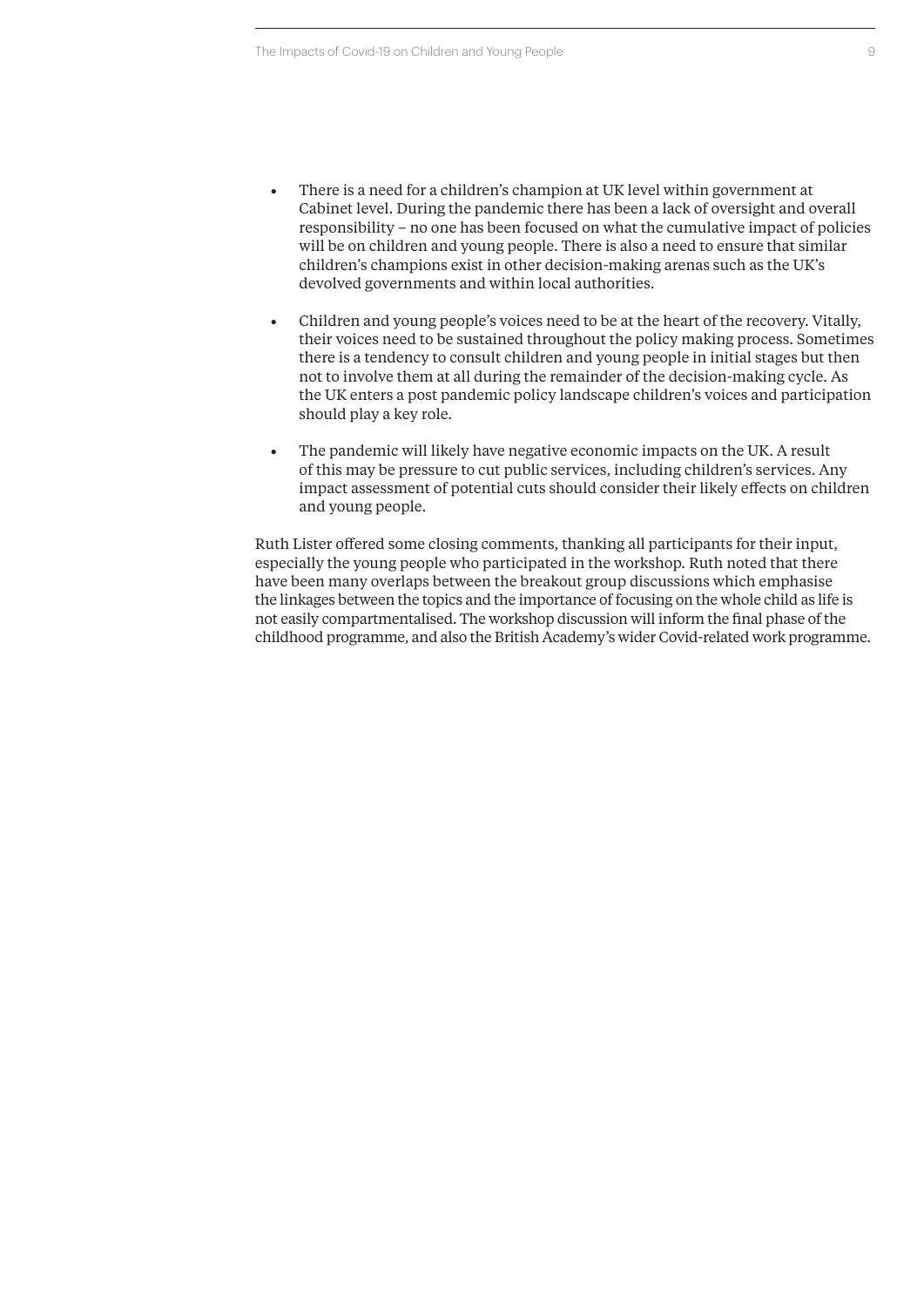## **Event Participants**

| <b>Name</b>                                   | <b>Role</b>                                                                                                                 |
|-----------------------------------------------|-----------------------------------------------------------------------------------------------------------------------------|
| Professor Dave Archard                        | Emeritus Professor of Philosophy, Queen's University Belfast                                                                |
| Naqi Azizi                                    | Young researcher, Ecorys research                                                                                           |
| Nicola Berkley                                | Senior Policy Adviser, The British Academy                                                                                  |
| Ria Bernard                                   | POST Fellow, UK Parliament                                                                                                  |
| Dr Jean Cowie                                 | Principal Educator, NHS Education for Scotland                                                                              |
| Professor Helen Dodd                          | Professor of Child Psychology, University of Reading                                                                        |
| Dr Matthew Elliot                             | Post-Doctoral Associate, University of Lincoln                                                                              |
| Derwen Fay                                    | Young researcher, Children's Commissioner for Wales research                                                                |
| Professor Anita Franklin                      | Professor of Childhood Studies, University of Portsmouth                                                                    |
| Tim Gill                                      | Consultant, Rethinking Childhood                                                                                            |
| Chloe Hellen                                  | Young researcher, Children's Commissioner for Wales research                                                                |
| Jane Houston                                  | Participation Officer, Children's Commissioner for Wales                                                                    |
| Lynda Joyce                                   | Educational Psychologist, Powys Local Authority                                                                             |
| Martin Kelly                                  | Youth Worker, Northern Ireland Youth Forum                                                                                  |
| Ellie Knox                                    | Young researcher, Ecorys research                                                                                           |
| Professor Cath Larkins                        | Co-Director of the Centre for Children and Young People's<br>Participation, UCLAN                                           |
| Professor Ruth Lister FBA<br>(workshop chair) | Emeritus Professor of Social Policy, Loughborough University                                                                |
| Cheryl Lloyd                                  | Programme Head (Young People), Education, Nuffield Foundation                                                               |
| Dr Alex Mankoo                                | Senior Policy Adviser, The British Academy                                                                                  |
| Lauren McAreavey                              | Youth Worker, Northern Ireland Youth Forum                                                                                  |
| Cathy McCulloch                               | Co-Director, Children's Parliament Scotland                                                                                 |
| Dr Molly Morgan Jones                         | Director of Policy, The British Academy                                                                                     |
| Dr Gayle Munro                                | Deputy Director, Centre for Children & Families, NatCen                                                                     |
| Professor Jonothan Neelands                   | Professor of Creative Education, Warwick Business School and Chair<br>of Drama and Theatre Education, University of Warwick |
| Dr Nigel Newton                               | Lecturer in Education, Cardiff Metropolitan University                                                                      |
| Stephen Parry-Jones                           | Coordinator, Seren Network for Welsh Government                                                                             |
| Alex Paz                                      | Policy Assistant, The British Academy                                                                                       |
| Professor Ann Phoenix FBA                     | Professor of Psychosocial Studies, UCL Institute of Education                                                               |
| Professor David Putwain                       | Professor of Education and Early Childhood Studies, Liverpool John<br><b>Moores University</b>                              |